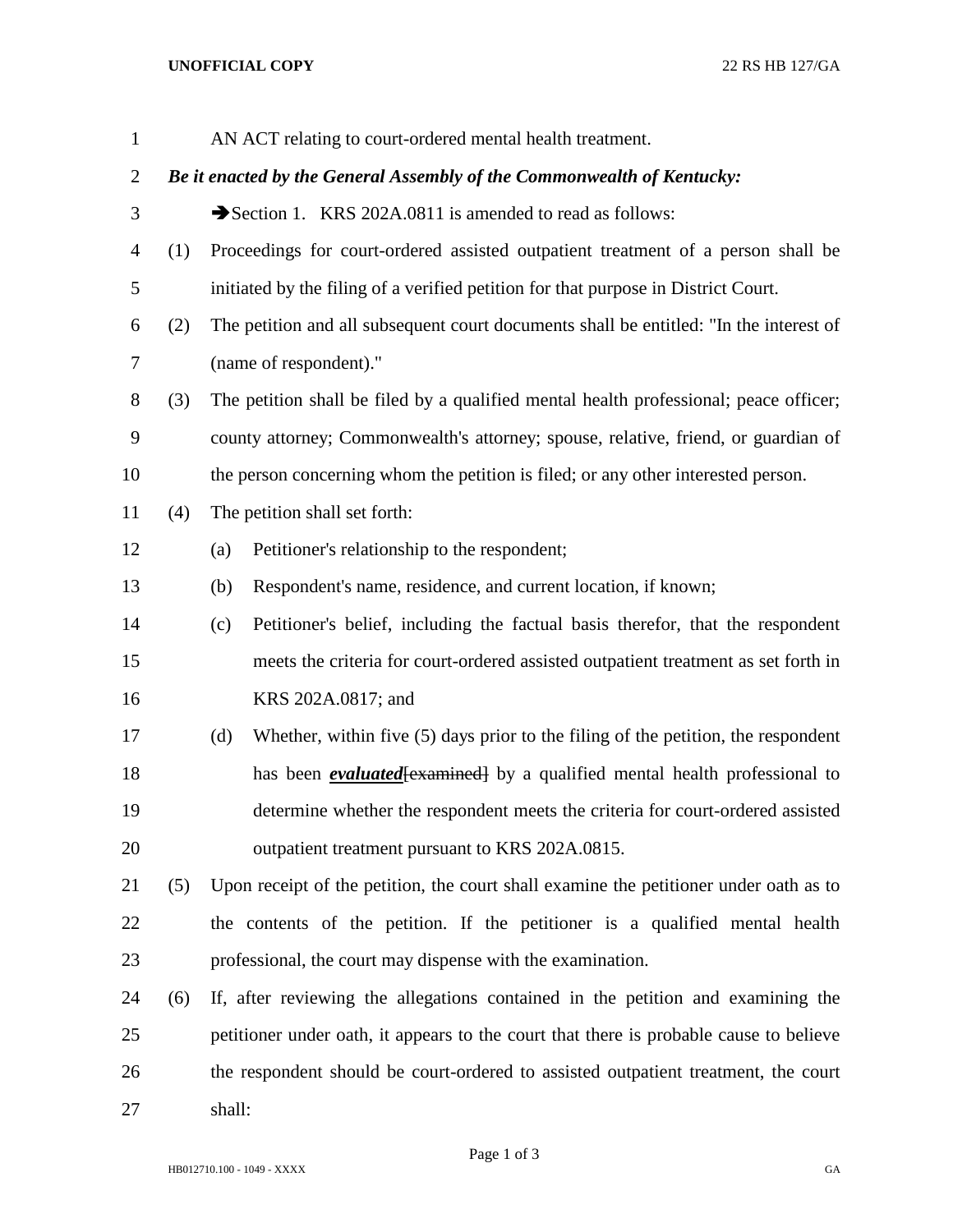## **UNOFFICIAL COPY** 22 RS HB 127/GA

| 2<br>a qualified mental health professional to determine whether the respondent                           |  |
|-----------------------------------------------------------------------------------------------------------|--|
| 3<br>meets the criteria for court-ordered assisted outpatient treatment set forth in                      |  |
| $\overline{4}$<br>KRS 202A.0815, unless the court has already received the certified findings of          |  |
| $\overline{5}$<br>such an <i>evaluation</i> [examination] conducted no earlier than five $(5)$ days prior |  |
| to the filing of the petition. The qualified mental health professional shall<br>6                        |  |
| 7<br>certify his or her findings to the court within seventy-two (72) hours from                          |  |
| 8<br><i>receipt of the order</i> , excluding weekends and holidays; and                                   |  |

- (b) Set a date for a hearing within six (6) days from the date of the *filing of the petition*[examination] under the provisions of this section, excluding weekends and holidays, to determine if the respondent should be court-ordered to assisted outpatient treatment.
- (7) If the court finds there is no probable cause to believe the respondent should be court-ordered to assisted outpatient treatment, the proceedings against the respondent shall be dismissed.

16 Section 2. KRS 202A.0815 is amended to read as follows:

 No person shall be court-ordered to assisted outpatient mental health treatment unless the person:

- (1) [Has been involuntarily hospitalized pursuant to KRS 202A.051 at least two (2) 20 times in the past twenty-four (24) months;
- 21  $(2)$  Is diagnosed with a serious mental illness;
- *(2)*[(3)] *Has a history of repeated nonadherence with mental health treatment, which has:*
- *(a) At least twice within the last forty-eight (48) months, been a significant factor in necessitating hospitalization or arrest of the person; or*
- *(b) Within the last twenty-four (24) months, resulted in an act, threat, or attempt at serious physical injury to self or others;*